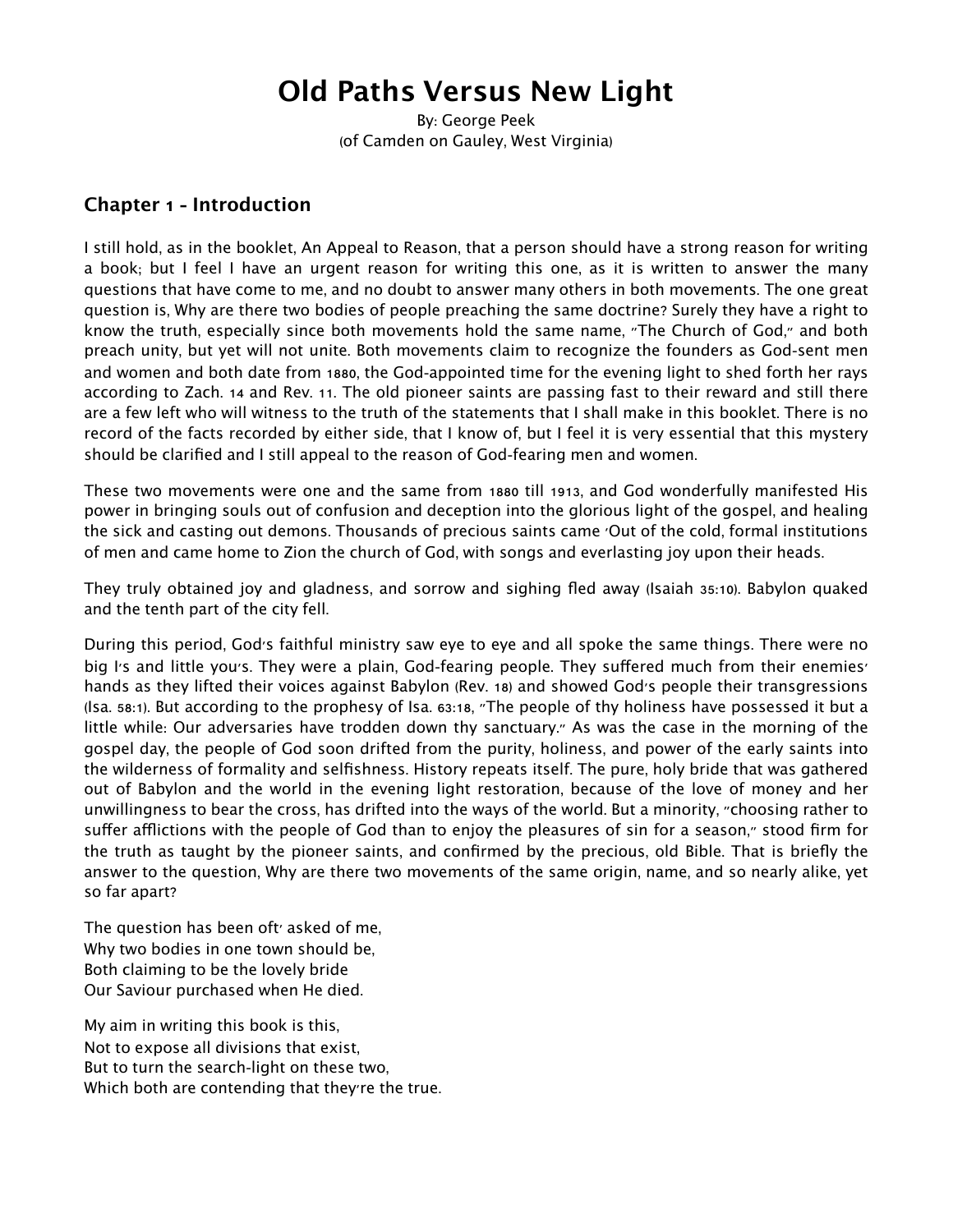From 1880 these movements were one, Till 1913 the first round was won In lowering the standard of the truth To suit the "better" class and the youth.

The Devil was too smart to try to divide The people of God as with a landslide; If his endeavors were to succeed at all, He must use something that seemed very small.

So he chose a very small article. of dress, But it was very prominent, nevertheless. He made them believe that ?, if evil, it would Overcome evil by helping do good'

By winning those that were wealthy and wise, And thereby give them a home in the skies. He made them believe that the pioneers were wrong By hindering the progress of the throng.

This stamp of the world He made them believe Was only a custom and would greatly relieve The embarrassment of the "better" class, And would surely work for good at last.

The good it worked, as the prophet said, Was evil, and worked great havoc instead. The custom, if desired, we allow it for you, But it is not desired by the faithful few.

It was a worldly costume for a worldly clan And was worn to adorn the outward man, And worldly adornment and conformity Is condemned by the Word as you can see.

For one long year to keep neutral I tried, Hoping in vain the body would not divide; I hoped and prayed a turn would come soon That would stop the breach and heal the wound.

The division was on and nothing could prevent, Since the rivulet through the dike had went; Till nothing could stop it or right the wrong. Larger it grew as the compromise went on.

Wrong was not righted and none was so wise To keep the peace, unless you would compromise; If you'd hold your peace and in old paths abide, You were called a division-maker and were cast aside.

Their claim was not true, though it was hurled, Division was caused by them turning to the world. They dress like the world, to worldly places they go, Even to the ball game and the picture show.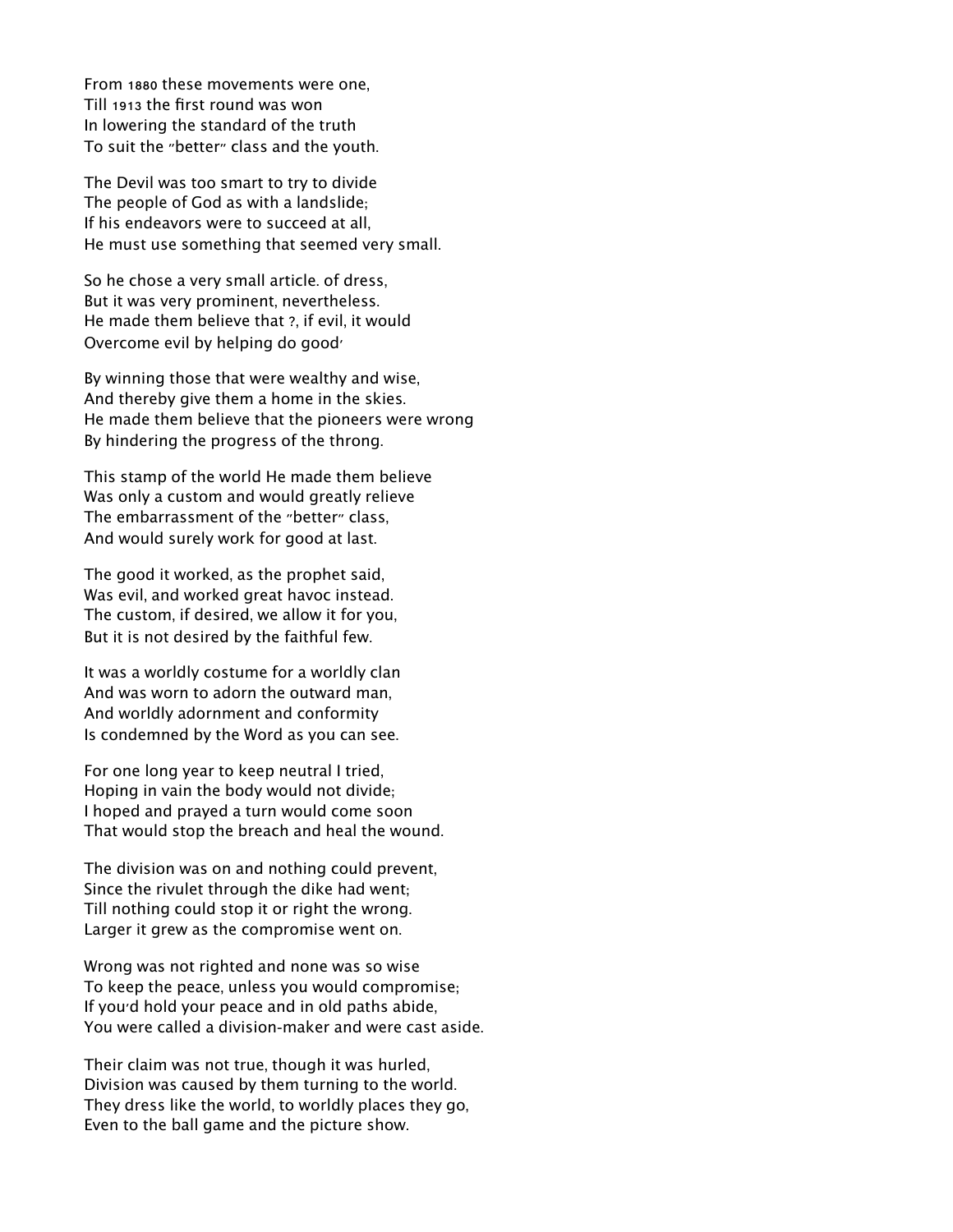They take on titles, Rev's; D. D.'s, and LL. D.'s Great ones condemned of the Lord if you please. In seeking the highest seats in the land, They spend long years in schools taught by man.

The Lord warned us the highest seats not to take, And if we disobey, our souls are at stake. But these lordly preachers ignore God's plan And strive to attain the applause of man.

Sin bars us from heaven unless we repent, But God often in mercy chastisement has sent. Then if we humble ourselves, for the elders' call, He'll forgive us and heal us one and all.

But they, after losing contact with the Lord, Chose their own course, ignoring God's Word; Their members are instructed, when God lays the lash. If they haven't got faith to turn to the arm of flesh.

So the hospitals are full to the very last ward With people professing to trust in the Lord. The preachers are usually in front of the herd, Casting reflection on God's Holy Word.

These are some of the reasons, you see, Why these two bodies do not agree; If they will return to the old paths and abide, We'll be one with them and walk by their side.

#### **Chapter 2 - In the Beginning**

When I came in contact with this movement in 1903, I met a people that manifested great love for each other, all spoke the same thing, and at least seemed to see eye to eye. I attended a campmeeting where there were 325 preachers and there were no lords over God's heritage, no Rev's, D. D's, or other lordly titles, only brethren. There were no programs in advance, or committees to guard the pulpit. They believed God was able to over-rule any crook that might take the pulpit. There were four services each day for ten days, and usually there would be 30 or 35 ministers on or around the platform when time came for services. Usually someone moved out leisurely and delivered the message. I never saw two make a start for the pulpit at the same time. A time or two they would sing and pray and no one went to the pulpit. They sang and prayed again but still no one moved. Finally some one rose up and said, "I believe the Lord wants a general testimony service." It proved to be a real blessed time in the Lord. Other times some one would get up right in the rear of the audience and walk leisurely to the pulpit and deliver the message. No one was ever over anxious to get to the pulpit, not afraid some one would beat them to it. They knew that no matter who delivered the message, it would be the same truth. Surely the Spirit of God was leading as it should. I have remarked many times that that was the nearest sitting in heavenly places in Christ of any time I have known where there was a large assembly. The meeting was run on the free-will offering plan and it was reported at the end of the meeting that the bills were all met, many souls were saved, and believers were sanctified, many sick folk were healed, and devils cast out. Surely God was in the midst of this people.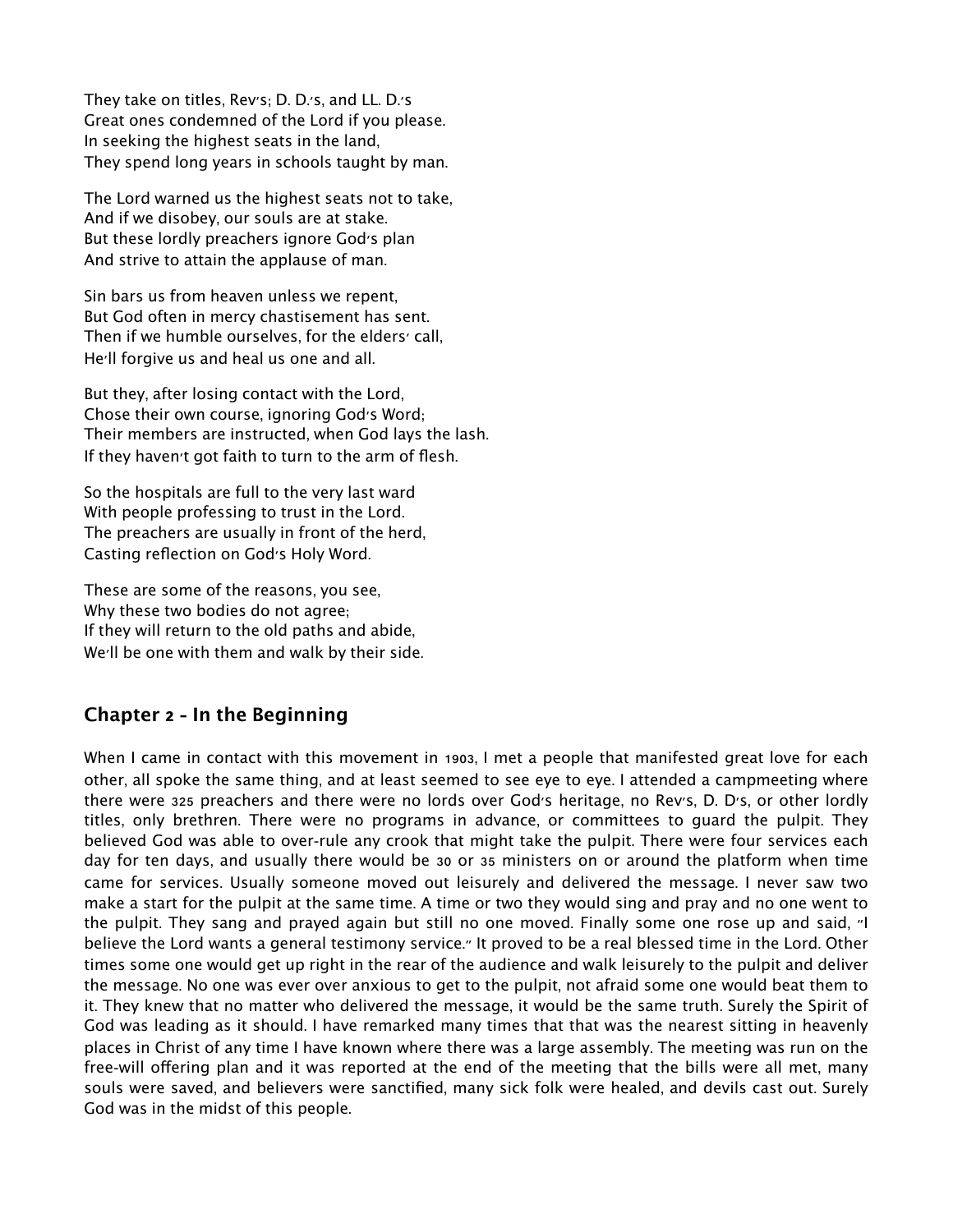I was pastor of a little flock at that time of whom I have thought and said often I believed were as near living to the Bible standard as any congregation I ever knew. Some had to come as far as six or eight miles, usually on the street cars, but the attendance was almost perfect. If one was absent, some of us went to see what was wrong. If they were sick, the prayer of faith was prayed and they were healed. The sad part of all this, and the thing that makes our hearts sick is that such conditions did not continue. The type, or the shadow of this very movement did not move on ceaselessly. After the. Children of Israel were released from Babylon and were building the temple, the type of the church of this evening time, the enemy made it so hard for them that the work ceased for a time. Ezra. 4:23, 24. Again, as mentioned before, the morning church with, all its unity, holiness, and power did not move on ceaselessly, as it looked like it might, but soon drifted into the wilderness. The work on the temple did not cease for good, neither did the work on the anti-type. Though the devil gave a terrible blow to the work, it is again moving forward, gathering the pure, holy bride together, making ready to meet the Bridegroom in the air. Praise God!

## **Chapter 3 - "New Light"**

According as stated in a former chapter, the blessed conditions that existed when I first became acquainted with this movement and continued for some years, came to an abrupt end. There were three ministers of the same community who must have become tired of the old paths, at least they got their heads together and decided that if they would take on a little of the world, in the form of a small article of dress which had made them, as well as all other saints, "conspicuous because of its absence," that the young men and the "better" class would come right into the fold. They launched their scheme, which did not work so well the first try, but as you have no doubt noticed, the advocates of a false movement seem to never tire or slacken their efforts, so likewise, these ministers, though they were rebuked for their act, and confessed they were wrong, continued their work of undermining the truth, as time proved, for these ministers in three years after their rebuke, enlisted another minister from their state to join them in their effort. The quartet then confronted the editor that had rebuked them in their first endeavor and told him that he could either come across and join them or resign his position as editor. He yielded. The quintet launched the scheme again, and never let up till they had turned everyone that could be moved, to accept the little stamp of the world. They even held the club of division-maker over the heads of the saints to frighten them into yielding. While these ministers were cutting a dividing line right through the congregations of the saints. More true saints yielded to that false club than they could have moved any other way. They also used the club of authority, that you should yield to those who had the rule over you, but they never for a minute, dwelt on the fact that they were the ones who should yield to those who stood for the truth that God had so wonderfully blessed for the past thirty years. No, no yielding for them. They had found a way to win the "better" class, which meant the money class; and of course, they must accomplish their purpose. In the scheme it means the difference between the hardships and privations of the pioneer ministers, and a life of luxury for preachers of other movements, or if not luxury, at least freedom from the necessity of trusting and looking to the Lord for daily bread, as many of the true ministers had the blessed privilege of doing, as they chose to walk in the old paths. Like as a roguish cow, they had learned the art of laying the bars down, and now as the occasion demanded it, they knew how to throw off another, that anyone they desired could step in. As they had attracted so many into the fold who advocated different views, there was nothing they could do but set up a liberty of conscience standard to let everybody do as they pleased.

They christened the movement, "new light". After our little congregation was scattered to the four winds, one of my brothers who had worked with me, both in spiritual and physical labor, who I loved as myself, moved to Alabama. We kept corresponding with each other, and were agreed in the Word. Some folks went down to the campmeeting and persuaded him that they had "new light", and he soon left off writing. The "new light'" they had has shown so clearly, it looks like anyone could see that it is the kind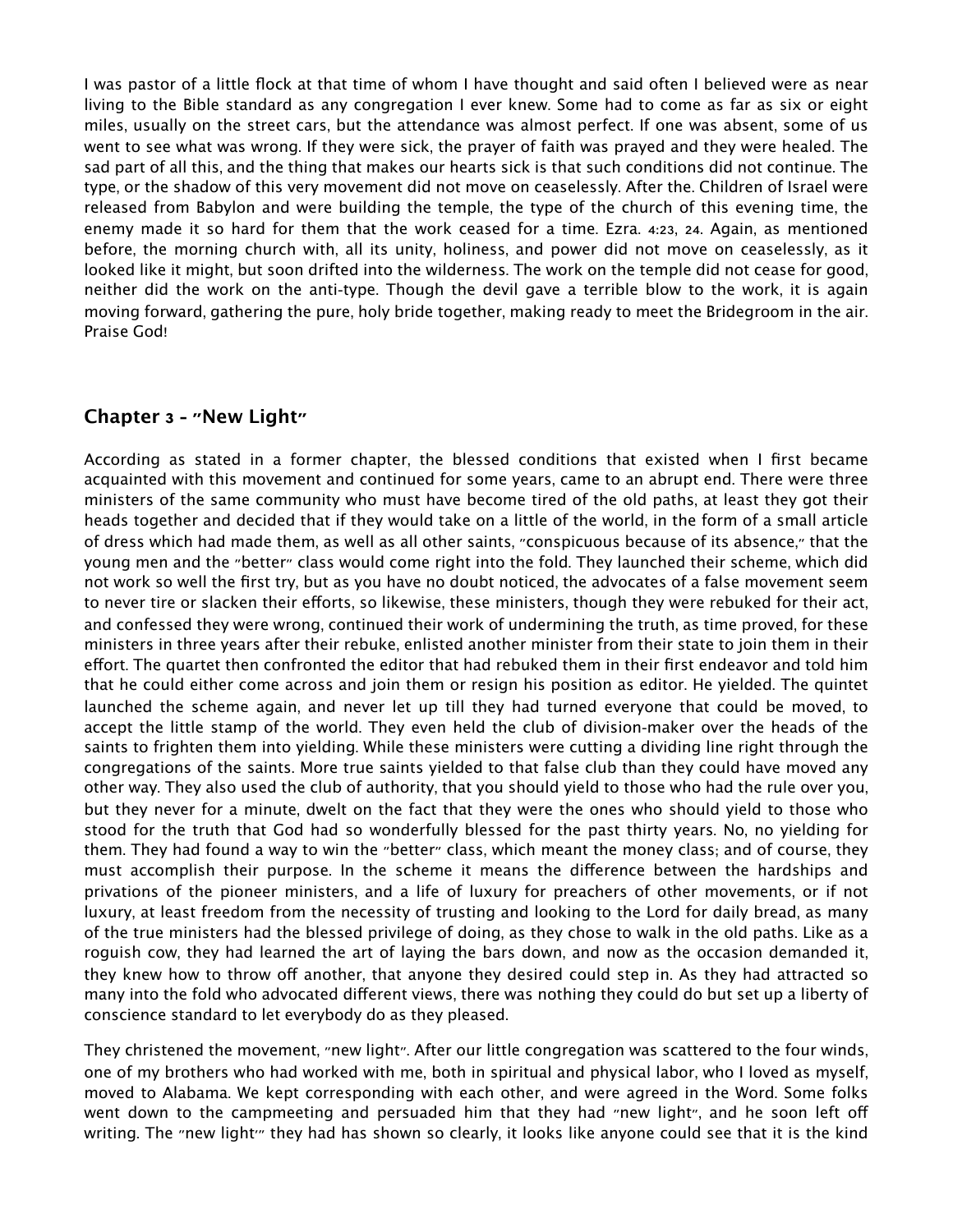Isaiah spoke of, Isa. 5:20, "that put darkness for light and light for darkness." I have tried to find out if he still believes in the "new light", but I have been unable to get in touch with him.

I have no idea that the trio who planned to take on the little article to conform to the will of the "better" class ever had any idea of the enormity of the flood of compromise that would follow. A little thing indeed, but it is like the little break in the dike of Holland in the story we used to read when a child, where a small lad held the flood back by putting his hand in the small hole to keep the waves and water from washing and making it bigger, until help came. This flood might have been held back if it had been taken in hand at the right time, and have saved the awful damage done to the movement; but alas, it quickly got out of control. Like the prophet said of Babylon, Jer. 51:9, "We would have healed Babylon, but she is not healed: forsake her, . . . for her judgment reacheth unto heaven, and is lifted up even to the skies."

#### **Chapter 4 - Dress**

We desire to take up some of the points in which the "new light" as advocated by the preachers in question, differs from those who have been and are still holding to the old paths that were restored to the world through the labors of the ministers whom God called for that purpose, which have been and are still recognized by all who believe in the evening light reformation.

The first point in question was dress. Those holding to the old paths, held up a standard of dress as they believed the Word taught. (Rom. 12:2). "Be not conformed to this world" -a command not to follow after the worldly customs, fads or fashions, and to be not like or to please the worldly-minded. But the preachers in question, when they took on the little article of dress, did so that they would not be so conspicuous or so different from the worldly-minded. They did not aim to throw down the bars completely on dress; they only intended to make it easy for the young men and old 'men of the "better" class, and many of them did preach hard against the women's toggery, but found the women were not asleep and demanded their equal rights. The ministers' hands were tied.

Did Jesus ever change His plan to make it easier for some one to follow Him? The young lawyer from the better class, who had kept the commandments from his youth and whom Jesus loved, lacked one thing; but Jesus did not say; "All right, that is all I will require of you," but he said, "Yet lackest thou one thing: sell all that thou hast, and distribute unto the poor, and thou shalt have treasure in heaven: and come, and follow me." And there was the one that said, "I will follow thee whithersoever thou goest." Jesus did not say, "Come on, I will make it as easy for you as I can." No, but He said, "The foxes have holes; and the birds of the air have nests; but the Son of man hath not where to lay his head;" as if to say, "If you follow me, you can expect to have hardships and privations." Another said, "Suffer me first to go and bury my father." But Jesus said unto him, "Follow me; and let the dead bury their dead." Matt. 5:18-22. He expects all to come to his terms, but these preachers have undertaken to please the youth and the "better" ? class; and they are doing a good job of it. They are letting them take their own course, liberty of conscience. What else could they do when the preachers set the example and tied his own hands?

I was in Florida some time ago and visited one of their congregations on Sunday morning. There were three young girls around the pulpit. One was playing the organ, one stood by her and sang, and the other stood behind the pulpit and beat time with her hands. They all wore dresses that revealed their kneecaps, and their faces were painted a sight. I mentioned it to the pastor later, and he said the condition existed when he came there. One of his brother ministers had thrown the fence down, as it were. The congregation said he had been there two years, so he was making poor progress righting the wrong. The fact was he could not lay the truth down on the dress question for the preachers had led the way in taking on adornment. The Word is 'plain, that "women adorn themselves in modest apparel, with shamefacedness, and sobriety (I Tim. 2:9), and not "outward adorning" (1 Pet. 3:3). When the preacher has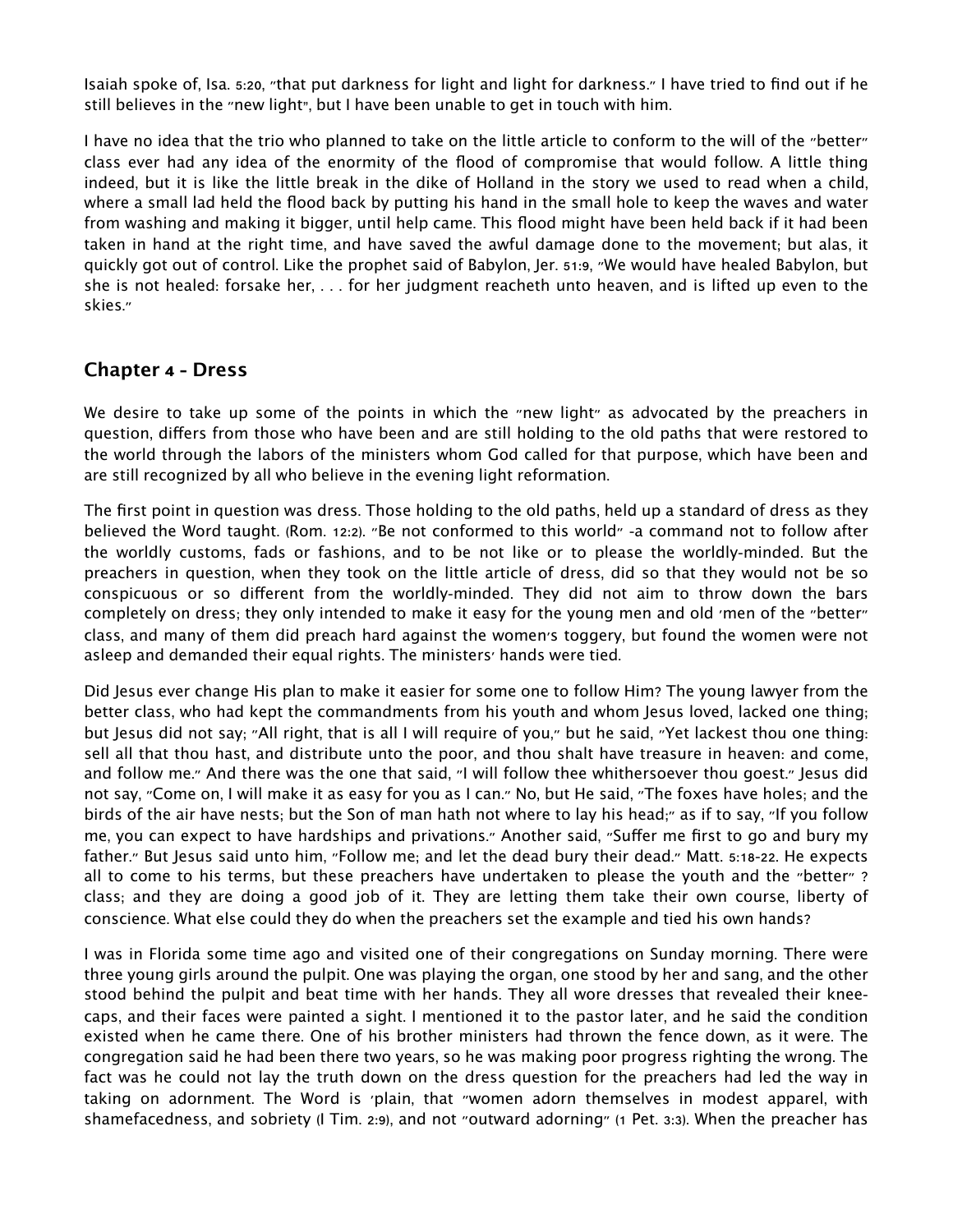set the example of adorning himself, what could he do? If he should desire to give a message along this line, it would fly back, as it were, and hit him in the face.

I visited another congregation later and there were some girls singing a special. Two of them were the preacher's daughters. They sang like little angels, with their hands raised to heaven, but I felt sorry for them, for to say the least, their dresses were immodest, and their hair was cut and they wore pearl ear drops which is forbidden in the last reference and in 1 Cor. 11:6-15. Their own father dared not to preach against such as he had taken on the mark of worldliness and his mouth was closed. God pity such people. They laid a snare and got caught in it.

Though there is much that could be said on this line, I will have to hasten on lest this booklet become too large for busy people to read.

#### **Chapter 5 - Authority of the Holy Ghost**

When the "new lighters" had forced the stamp of the world on all the preachers they could, it had made so much uproar and confusion (this was the time the work ceased for a while) both sides desired a cessation of hostilities; and as neither side would give in, the "new lighters" decided to smother the pioneers; but the Lord would send a message now and then on the standard of dress and would break into their arrangements and cause a back set. The campmeetings to this time were open to anyone the Lord wanted to place in the pulpit, as I mentioned in a former chapter of a meeting I attended where there were 325 preachers. As long as everybody wanted the truth, they were willing to try the spirits by the only try square, the Word of God. There was seldom anyone that would dare to advance any crooked doctrine in the meetings, because every body that knew much about the movement knew that the ministry, especially, were too well fortified in the Word, with the Holy Ghost for their guide, to try to put any crooked doctrine over them. If it was tried it was immediately exposed and rebuked so there was no need of a closed shop in the meetings.

But this was a different proposition when it came to keeping the truth out for there was plenty of trouble. God said, "Go ye into all the world and preach the gospel to every creature." When God gave His preachers a message, they felt like Paul, "Woe is me if I preach not the gospel" As these meetings were always in the world, and there were always creatures there, they felt constrained to deliver the message, even if it should upset some one there. Therefore, if their scheme to win the worldly-minded was to succeed, they must work another scheme to keep these messages from going forth, especially in the campmeetings. They must govern the meetings instead of letting the Holy Ghost rule, as had been the case for the last thirty years. They invented the pulpit committee and set them to guard the pulpit, and if anyone wanted to deliver a message he must go to the committee. They would ask for your subject and if the subject should be connected with worldly conformity, or lifting up a standard, they would reject you straight out, or say, "We will consider it," and you would never hear from it again. But their committee was not a perfect success. Some times some one would reach the pulpit in spite of all their precautions and would lift the curtain and would cause consternation and plenty of trouble.

As time went on and other gaps were let down, there were too many subjects to watch. They had to discard their pulpit committee or at least they invented the program scheme. They began to outline every thing that was to take place in the meeting, so that if anyone tried to break into their arrangements, they would give him trouble a plenty. I have not attended any of their campmeetings for quite a while, but I hear them talk about their campmeeting evangelist, and some have spoken of their state overseer, so they must have plenty of protection to keep the truth out of the campmeetings. All these devices are not sufficient to protect the many congregations from the efforts of the hosts of God's ministers who are still standing for the truth as taught by the old pioneer preachers. They swap pulpits with the sectarian preachers, but lest some of the old-time preachers get into the congregation and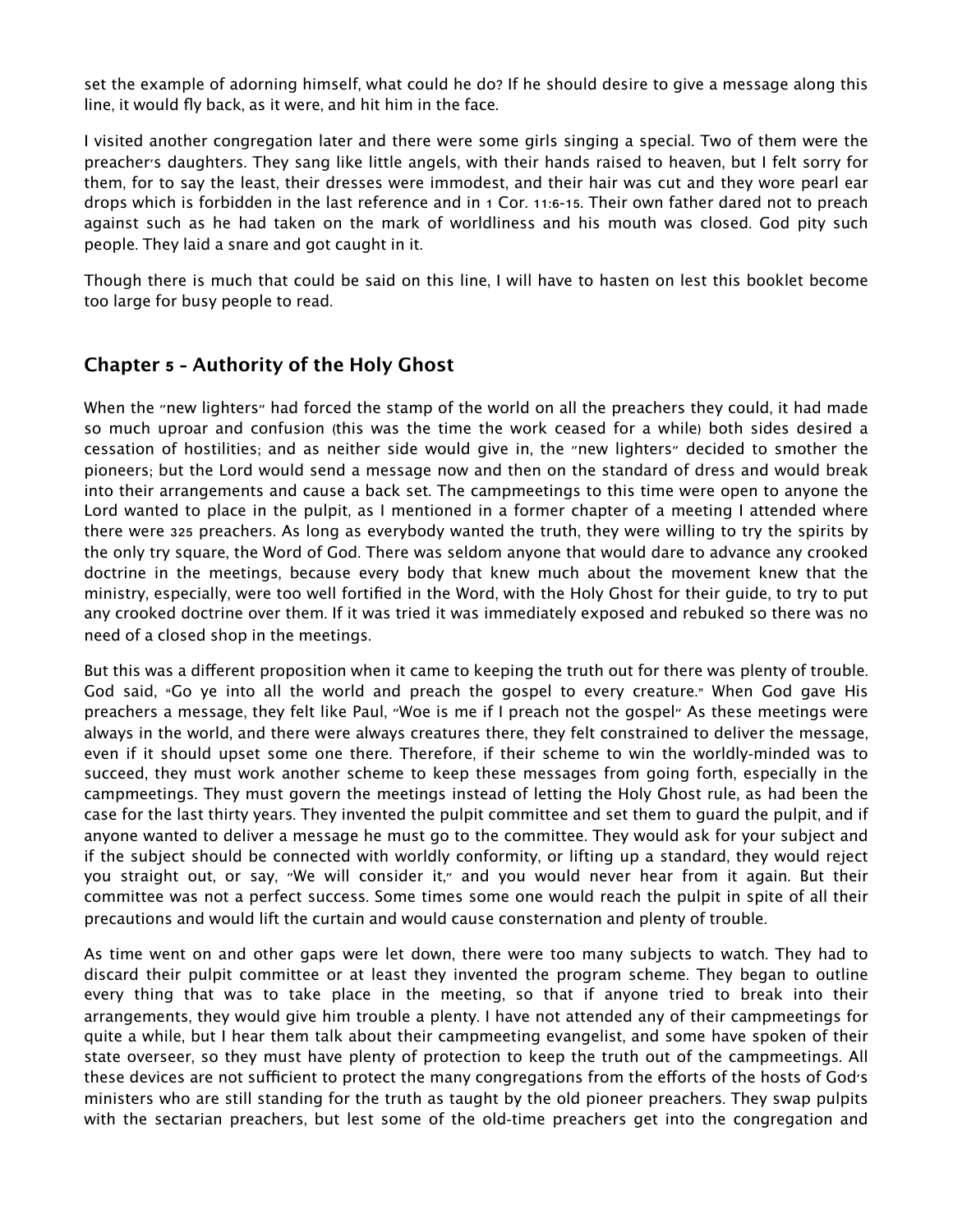some of their sheep follow them off, they have invented a yearbook, as they call it, and require their preachers to have their names in it.

My wife was talking to a lady about a preacher who came through the neighborhood and preached in a private house. She told her he preached very good and the lady told Wife that he ought to have his name on the yearbook, that he was at their house the day before, but they did not know him. Wife said, "Are there no crooks on the year book?" The lady acknowledged that there were. They could not deny it for one of the preachers that had his name on the yearbook had come and stayed all night with us and told us the man the lady had spoken of, who had his name on the yearbook with him, would not keep him all night. There are three or four in the same neighborhood who have their names on the yearbook who cannot get along at all. The yearbook does not even make them good citizens, but I guess it answers their purpose, as it shows they are not those who are contending for the old paths.

The old paths where is the good way Is the one that leads to perfect day, But the way that only seemeth right, Is the way that leads to endless night.

There is a way some call "new light," It leads from God and all that's right; Its advocates call bitter sweet And compromise with all they meet.

Many who claim to have "new light," Are leading souls to darkest night. The prophet warns that woe will meet All who pronounce bitter, sweet.

There are some proclaiming evil, good, But a woe awaits them as it should; They are prudent in their own sight And dare renounce those who are right.

The old paths, the vulture hath not seen, It's reserved for those who're pure and clean; It's a way that's narrow and very straight, And will lead travelers to the pearly gate.

The vultures' eyes hath never seen The path that leads to pastures green, The lions' whelps hath never trod The path that leads us home to God.

The way is very high and holy And was made for all the meek and lowly, The redeemed of earth shall walk thereon, As with songs of joy they march along.

Sorrow and sighing shall flee away As we near the land of endless day. This way is always bright and fair, As we think of that sweet home up there.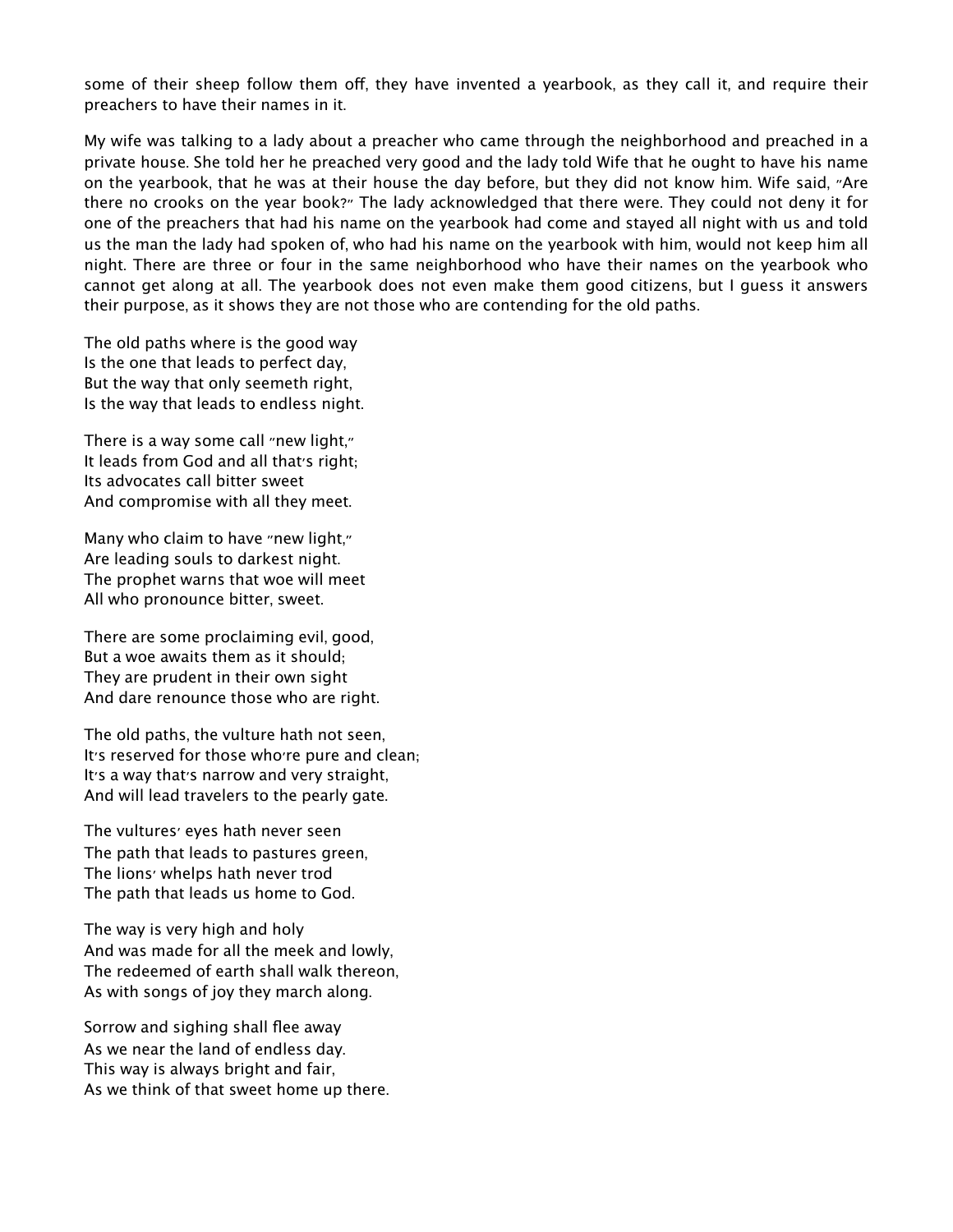# **Chapter 6 - Education of Ministers**

Since these people have taken in hand to please the "better" class, contrary to Gal. 1:10, they must not only dress them like the world, but they must educate them like the world. The pioneer preachers believed and taught that God was able to find and call the party he needed for the job he needed done, without calling one that was not qualified for the position and sending him to school two or three or four years to qualify him for the job that was laid upon him; as the sectarian world has been doing so long. They believed, and we still believe, that God is the same yesterday, today, and forever. If he needed some one to carry his message the common people could, and more than likely he would call some common person that could sympathize with them, because he understood them, like Peter and John. The Word says the Sanhedrin perceived they were unlearned and ignorant men, but took knowledge of them that they had been with Jesus. Acts 4:13. No doubt, if they had been educated, these men would not have been moved.

When the Lord needed a man to stand before kings and Caesars, he called a man who was fighting his way-Paul. He was persecuting the Lord's saints. He was then on his way with warrants to bring those he found of this way, bound to Jerusalem to be punished; but the Holy Ghost arrested him, and sent him to the very ones he was hunting, but not for this purpose, to take counsel of them. God had seen the very qualities in him that were needed for the job he wanted him to fill. Paul tells us he did not confer with men, but went into Arabia. He did not say what his business was, but I feel sure he was not in some seminary learning to preach for he tells us in another place that the gospel he preached was not of man, neither was he taught it, but by the revelation of Jesus Christ. He tells us, too, that not many mighty men are called, but God takes the weak things of the world to confound the mighty, yea, and things that are not, to bring to naught things that are, that no flesh should glory in his presence.

In another place he said he was determined not to know any thing but Jesus Christ and him crucified. We can be assured that Paul did not try to win the "better" class by any attraction of himself.

Many young people then, did have a burden for souls and had talents that the Lord could use and increase if they had been encouraged to move out for him, but because they were awkward and unlearned, they were persuaded, and many times hired, by the movement, paying their expenses to go to school for three or four years to learn to preach. By the time they got their training, instead of having a big heart of love for their fellowmen as they had when they started, they had a big head full of doctrines and traditions of men. I heard one of the preachers from their school some time back try to preach who preached more school than Bible.

The pioneer preachers called their schools cemeteries instead of seminaries, because they said if the student was not dead when they started to school, he would be before he got through, spiritually.

These preachers, though the older ones had preached against such waste of time, as soon as the flood of compromise got going, joined right in and started a school to educate their preachers.

As had been pointed out by the pioneer preachers that the Methodist schools turned out Methodist preachers and the Baptist schools turned out Baptist preachers, of course it was intended this school should turn out "new light" preachers; and in so much that many of them today are making light of the old pioneer preachers whose mantle they claim to be carrying, saying they were fanatic on all these points I am taking up, and that they have greater light or "new light." It is no wonder the old pioneer preachers called these schools preacher factories, because they always turn out the product according to the model of the factory they are molded in. In fact, that is the purpose of these schools-to stamp their brand on them.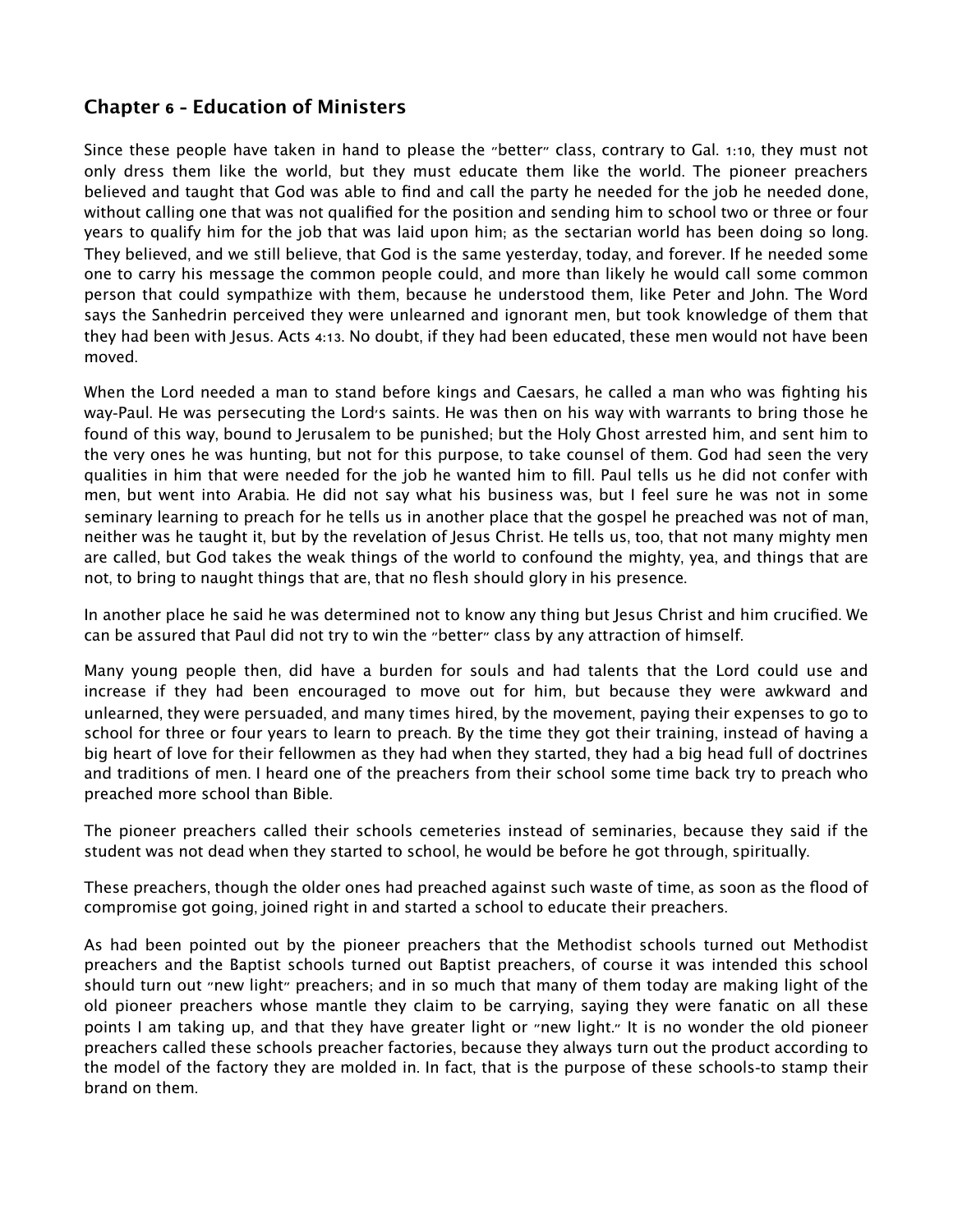Who believes that when God launched the evening light movement and called men for that purpose, as both sides have and do believe and teach as far as I know, would have made the mistake of calling a bunch of fanatics to carryon the work of the reformation, and then have set his approval upon it? Signs and wonders and divers miracles he did in mightily turning men from darkness to light, and from the power of Satan to God, and then look at those who claim to have "new light." It is no wonder a brother said, "Consistency, thou art a jewel!"

## **Chapter 7 - Financial Support**

The division was caused by endeavors to win the so-called "'better" class-those who are better able to support the movement, and who more likely will if the standard suits them. The whole difference between us is mammon. No marvel then that the apostle declared that the love of money is the root of all evil. Like the agitation in Congress now going on to vote themselves a raise of \$15,000 per year that we might obtain a more efficient set of congressmen, the "new light" preachers are using every influence they can bring to bear upon humanity, that they may be able to raise the income of the preachers. If that would give us a more efficient set of preachers, it might not be so bad; however I am skeptical that the \$15000 raise if obtained could give us a more efficient set of congressmen; and much less do I think that a better financed set of preachers would be any more efficient soul winners. One of the best soul winners we have account of, said, Silver and gold have I none, but such as I have, give I thee; in the name of Jesus Christ arise and walk. If he had a million dollars and had spent it all on that cripple and had sent him to all the institutions and specialists of earth, he would not have done as well for him as he did with what he had, faith.

But these men have set out to get the finance, and get it they must. The pioneer preachers believed that when God sent a man to do an errand for him, he would see that he was enabled to accomplish the task. It has been the custom of the human race, as far as I know, when they employed a person to do a job for them, to pay the bills or furnish the finance necessary, and surely God is no less reasonable if they are really working for him. If we are doing things according to our own notion, we might truly take care of our own plans.

When Jesus sent out his first preachers, he forbade them to take any scrip (money) or any extra clothing. I have thought possibly that he forbade them to take any thing tangible, lest they should think if they got in a hard place they would pawn them for a night's lodging and not have to fully depend on his promises; but now they had nothing to rely on but his promises. Did they prove sufficient? Surely they did, for they came back rejoicing and we don't hear of them backing down from His commands afterwards.

The Lord saw fit to put me on trial soon after I began to preach. He called me to go around 300 miles from home to hold a meeting. While He did not forbid me to take any cash, yet I was called at a time when I only had enough to pay my fare there, and I had promised the Lord when I began to preach that I would not lay my needs before the people. I found myself 300 miles from home among perfect strangers as far as the flesh was concerned, with no promises that I would get a cent, only the promises of God's Word that He would supply my needs. The enemy took advantage of the occasion to tempt me. I was very human and when time came for me to start to my next appointment, and had but half enough to pay my fare, the enemy suggested that I let my brethren know my needs. Although I had promised the Lord that I would not do that very thing, I found myself studying if the Word gave me any room to take my needs to the brethren; but nothing came but the promise in Philippians, that if we would come with prayer and supplication and let our requests be made known to the Lord, God would supply all our need according to his glory by Christ Jesus. I told the enemy that if the Lord wanted the brethren to know, he could let them know, but I would never. When I got to the depot I asked the fare to my destination. While the agent looked up the fare, the money came in abundance, though I only had half enough when I asked the fare.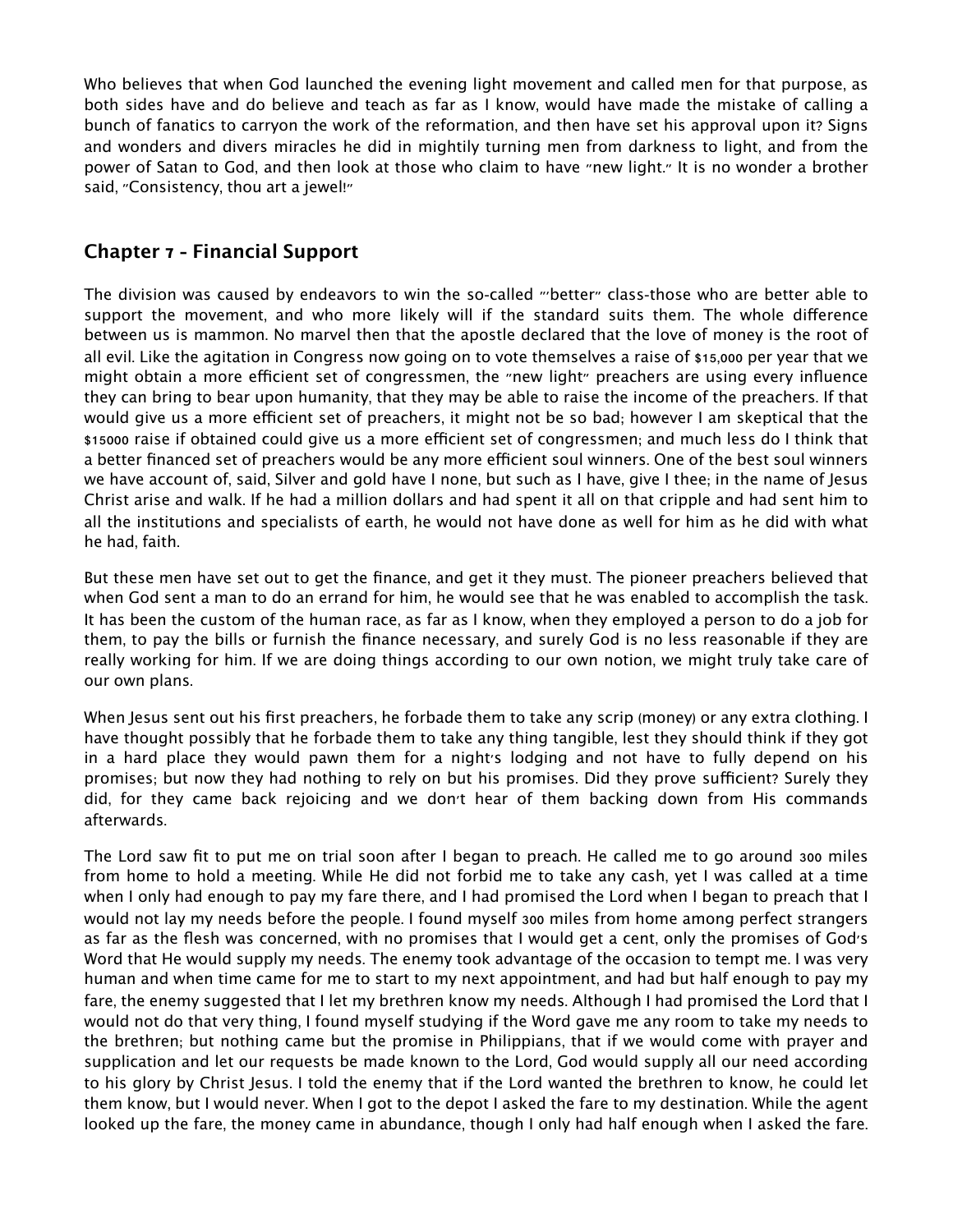I, like the apostles, came back rejoicing; for truly that was a blessed experience for me. My faith was strong that God would take care of His trusting children. I told my wife, after the Lord had so wonderfully provided for us on another occasion, that I would not be afraid to start to California without a cent if I felt sure the Lord wanted me to go.

Surely the Lord said, He that preaches the gospel shall live of the gospel. That was what the early disciples were doing when they obeyed the Lord and went out without scrip or any extra luggage. That was what I was doing when I was depending on Him to take care of me 300 miles away from home among perfect strangers, as far as the fleshly man was concerned, and standing on the promises till the finance came. We certainly are not living of the gospel when we go contrary to God's Word, and use some scheme to induce people to give of their means to support us.

These people, soon after they had let down the first bar of the Bible standard, composed a little booklet called the "Financial System" which surely wrested the Scriptures to suit their occasion.

When Paul was instructing the Gentile saints regarding their contribution to the poor Jewish saints at Jerusalem, he said for them to be ready, that there be no gathering when he came, as they planned a year before, and asked them to give liberally, but not grudgingly or of necessity for God loves a cheerful giver. This tract made it appear that they had a system of purposing a year ahead how much they would give. Instead of inducing them to purpose to care for the poor saints as these Gentile saints were, they made it appear otherwise. They had cards printed, We purpose to give this year so much first, to the missionary cause (which was to go to the ministers engaged in such activities) second, so much to the free literature fund (which was of course for those engaged in that line of work) third, so much to the home work (which would of course go to the pastors). These preachers and workers could go to the purpose cards and figure out how much they would get for that line of work.

A certain member of a congregation that I used to visit, told me that they had purposed to give a certain preacher \$50.00 per week, but after he went home they gave him the job of editorship, so he rejected their offer. In their messages they usually put great stress on the paragraph, "God loves a cheerful giver," but ignore the other part, "Not grudgingly or of necessity."

This plan must not have been satisfactory, or they have doubled up on their parishioners, for now they are preaching tithing.

We who have endeavored to stay on the old paths (follow the Bible), find nothing to suggest that tithing had any place in the New Testament church, for we with all that we have belong to the Lord, not just a tenth. These preachers have let the bars so low that most any one can qualify for membership. Having large numbers on their roll that know nothing about consecration. They have resorted to the tithing system, a kind of tax, to force them to support the movement, or to pay for their pew and the privilege of listening to, and looking on their performances. In fact, any way to get the cash.

In their campmeetings any more, they have some preacher who is qualified to raise or lift the expense of the meeting. I do not know if they ever had any experience in auctioneering or not, but one would think so when they announce their needs (of course they make it strong enough) before the audience. Then they begin, "Who will give us \$10.00 or \$15.00?" Then before anyone has time to respond, they say, as if no one was going to respond, "Oh, I see you don't want to be that cheap, then who will give us, say \$50.00?" Some of the "better" class who want their name published as liberal will raise their hand and possibly several. Then they will drop the amount a few dollars, and so on, till they get all they can that way, then they will send around the plate and gather up the "fragments" as they call it.

Before I found the old paths, I used to hear a certain denomination go on begging till I would get so disgusted that I wished I would never have to endure another harangue like theirs, but these people have them so far out-stripped, that they make all her sectarians seem like amateurs.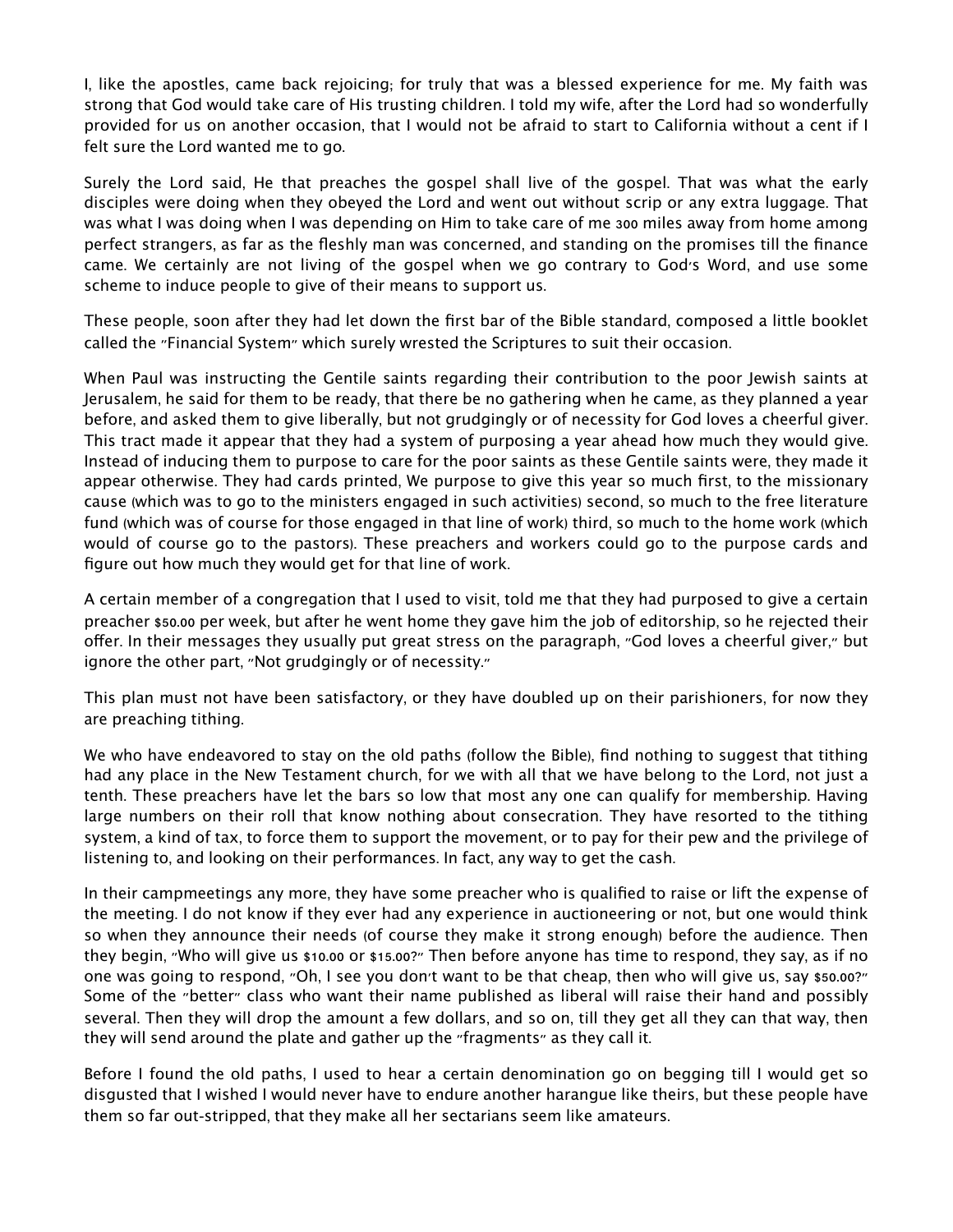David said, I was once young and now I am old, and I never saw the righteous forsaken nor his seed begging bread. Surely there is something wrong. I cannot believe that God sends people out to beg for him. He said, The cattle of a thousand hills are mine, and the gold and silver are mine. I feel sure if He is in a project, the means will be forthcoming without begging.

# **Chapter 8 - Music in Worship**

The pioneer preachers believed that everything that had breath should praise the Lord, but we never have believed that noise made by inanimate objects added anything to spiritual worship, but rather many times hinders.

In fact, plain congregational singing such as was the custom with the movement in question, and in fact, which most every other movement practiced as long as they were spiritual, is the sweetest music I have ever listened to; especially while they are zealous for the cause they represent, and are pulling together. Of course when there is discord in the movement or congregation, it makes a jar instead of harmony.

I suppose that is the reason so many movements, after they become larger and more popular, take on musical instruments. They need something to drown out the discord. Anyway, this movement, after they had lowered the standard and began to teach liberty of conscience, took on the musical instruments, and began to justify it by holding up David as an example. They say David was a man after God's own heart and he used musical instruments. Yes, David was a man of God and he used music. He also offered up burnt offerings and danced before the Lord. In fact, he believed in and practiced fleshly circumcision. He also kept the Sabbath, the new moons and the holy days, but we do not follow David's example in those things. Facts are, we see in the New Testament that "The law was our schoolmaster to bring us unto Christ, that we might be justified by faith; but after that faith is come, we are no longer under a school master." These things were law ordinances (Gal. 3:24, 25). Paul said again (Col. 2:16,17), "Let no man therefore judge you in meat or in drink or in respect of an holy day, or of the new moon or of the Sabbath days: which are a shadow of things to come: but the body is of Christ." David was living under the shadow or type, and all these things were shadows of good things in this gospel dispensation. The burnt offerings pointed mostly to Christ the principle sacrifice. Peter speaks of the church as a spiritual house to offer up spiritual sacrifices. I Pet. 2: 5. Paul also speaks of some things. The Philippians had sent him as a sacrifice acceptable, well pleasing to God. The circumcision was a type of the circumcision of the heart. Rom. 2:28, 29.

Music and dancing were a type of the joys of salvation. When we have the real thing, we don't need the type, but if we lose the joys of salvation out of our hearts, then of course, these things might give us an imitation of the real.

Paul in I Cor. 13:1 said, "Though I speak with the tongues of men and of angels, and have not charity, I am become as sounding brass or a tinkling cymbal." He could have said just as appropriately, "Though I sing with the tongues of men and of angels and have not charity, it is like sounding brass and a tinkling cymbal."

I have listened to choirs in some of the popular churches that it would have been a relief to have had enough noise of some kind to drown out what they called singing. The people who need musical instruments are such as Amos speaks of (Amos 6:1-5), "That lie upon beds of ivory, and stretch themselves upon their couches, and eat the lambs out of the flock, and the calves out of the midst of the stall; That chant to the sound of the viol, and invent to themselves instruments of musick like David," as they have lost the grace of God out of the heart, and need something to take its place; but if we keep filled with the spirit, then the singing of Psalms, and hymns, and spiritual songs will make melody in our hearts, and we will not need or want any noise to drown it.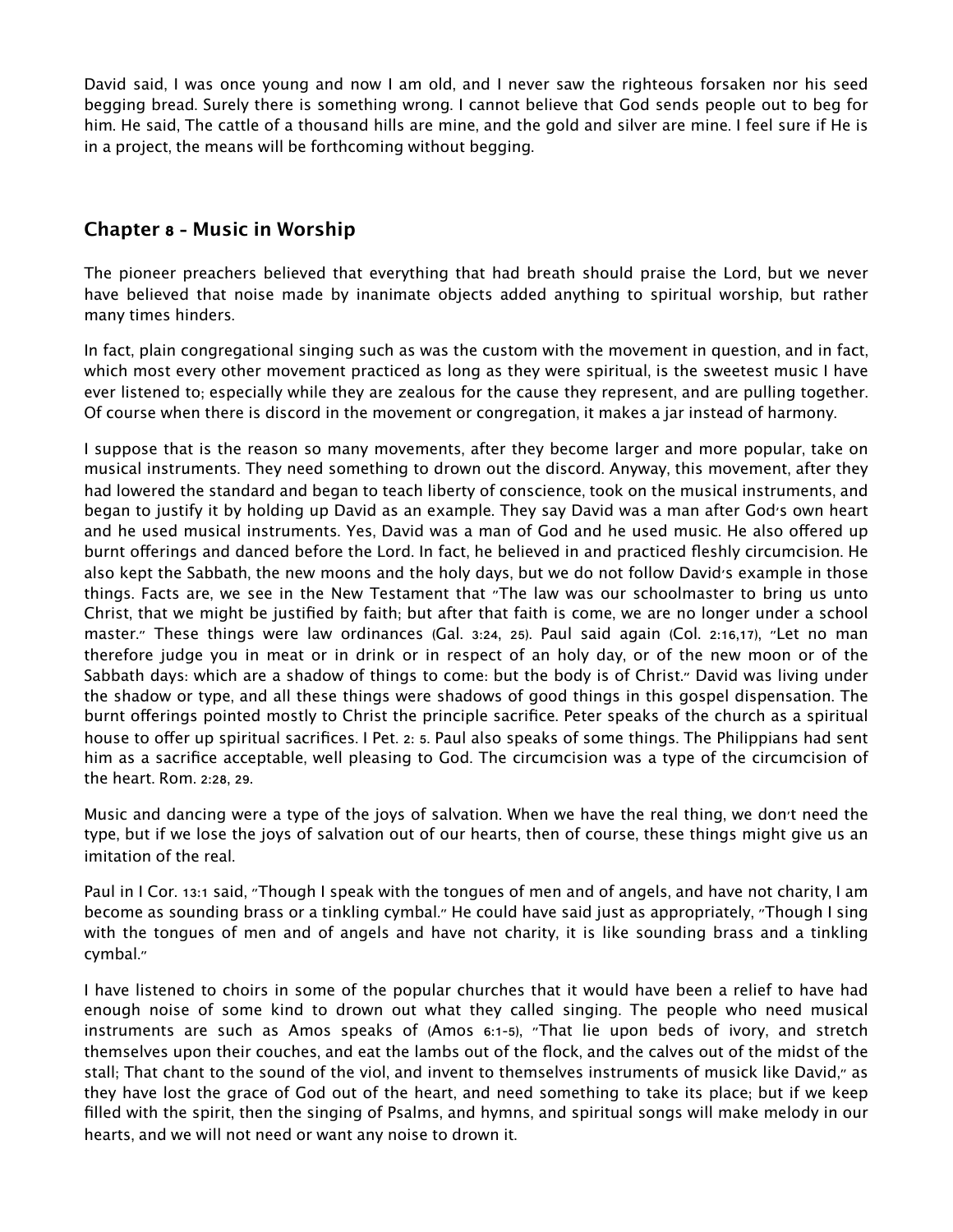I believe the reason instrumental music was never mentioned in the New Testament, only in connection with the prodigal son and never in connection with the service of God, was that they considered that only worldly minds cared so much about such, and they were not instructing us how to entertain, but how to worship God.

## **Chapter 9 - Honorary Titles**

The pioneer preachers had no desire for honorary titles, neither the apostles. We read where some of the apostles before the Day of Pentecost desired to know who would be greatest in the kingdom, but after they were translated into the kingdom, we hear no more about their wanting to be great. Jesus said, "My Spirit will guide you into all truth and bring all things to your remembrance whatsoever I have said unto you."

No doubt they remembered the sayings of Jesus where He said, "Those that are accounted to rule over the Gentiles, exercise lordship over them and their great ones exercise authority over them; but so it shall not be with you; but whosoever of you would be chiefest, shall be servant of all."

Again, Jesus in speaking to his disciples of the way the Pharisees loved to be called Rabbi, Rabbi, said, "But be ye not called Rabbi, for one is your master, even Christ, and ye are all brethren."

After Pentecost we hear no more clamoring to be great, no Rev's or D. D.'s among them. John, one of the two that wanted to have the best place in the kingdom, meekly said, "I, John, your companion in tribulation." James simply said, "James, a servant of Jesus Christ, to my brethren." No Rev's for them. And Paul to Philemon, "Paul, a prisoner of Jesus Christ." No Dr. or D. D., not even 'The Prisoner,' but just, a prisoner.

I believe these apostles would have been shocked if some one had addressed them as Reverend, and no doubt they would have administered a rebuke as Paul and Barnabas did when the heathen wanted to do sacrifice to them.

It has always been embarrassing to me to have some one address me as Reverend. I most always inform them that I am not a Reverend, but I feel sorry for those who have been brought up under such a false custom. People who have once known the truth, and then attach the title Reverend to their name seem to verge onto blasphemy. It seems to me to be very irreligious to say the least. The titles Dr. or D. D. does not seem so irreligious, but it makes one feel as the definition of title is, that the recipient wants to show his dignity or preeminence and like the Gentiles would like to exercise authority or lordship over his brethren. Reverend is only mentioned one time in the Bible and that in regard to God himself. Surely a man, a puny dust worm of the earth, has no claim on the title. These preachers have lowered the standard of God's plan of salvation of love and have lifted their importance so high that they dare to place the title, Reverend, on their doors and place it before their names on all their correspondence. Shame on all such pretentious greatness!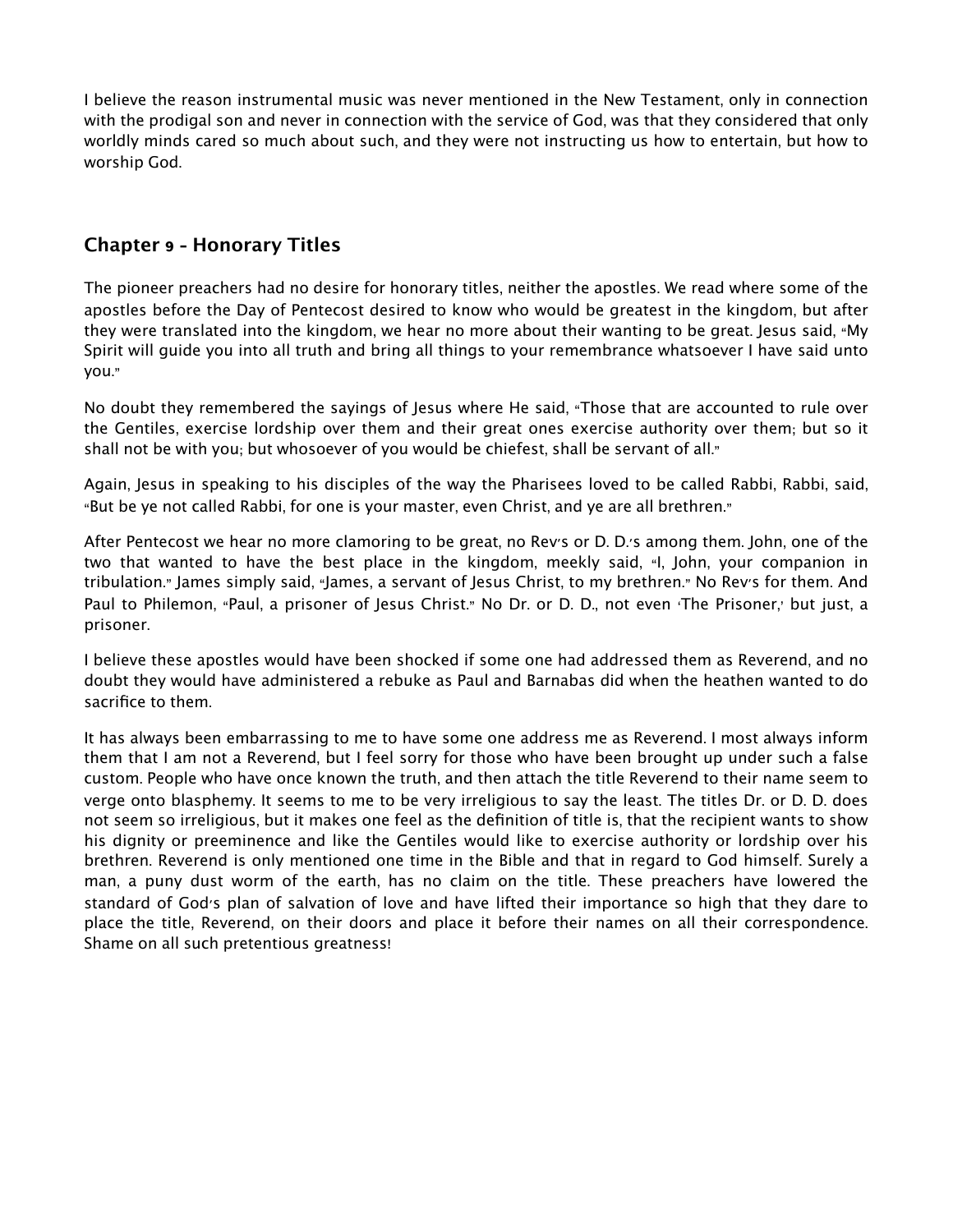# **Chapter 10 - Trusting the Lord**

The pioneer preachers of this movement taught us not to limit God's power, but to trust him fully. Jesus said, "If ye abide in me, and my words abide in you, ye shall ask what you will, and it shall be done unto you." John 15:7. We still believe if we abide in Him we can afford to trust His Word. Phil. 4:6, "Be careful for nothing [don't be disturbed and upset]; but in everything by prayer and supplication with thanksgiving let your requests be made known unto God." Ver. 19, "But God shall supply all your need, according to his riches in glory by Christ Jesus." If we hold on to him in earnest prayer, thanking him in advance, not allowing any thing to disturb us, He will give us everything we need. I John 3:21,22, "Beloved, if our hearts condemn us not, then have we confidence toward God "and whatsoever we ask, we receive of him, because we keep his commandments, and do those things that are pleasing in his sight." Notice, "if our hearts condemn us not." Paul said, "There is therefore now no condemnation to them which are in Christ Jesus." Rom. 8:1. We have to be in Him to claim His promises.

Many other promises that fortifies God's children against any impositions the enemy might try to impose upon them are, "Trust in the Lord, and do good; so shalt thou dwell in the land, and verily thou shalt be fed" (Psalm. 37:3). "Commit thy way unto the Lord; trust also in him; and he shall bring it to pass" (Ver. 5). (Prov. 3: 5, 6) "Trust in the Lord with all thine heart; and lean not unto thine own understanding. In all thy ways acknowledge him, and he shall direct thy paths." Surely if we believe His Word, we have no excuse to limit his power or to doubt His will.

We therefore that decided years ago to trust the Lord fully have never regretted our decision because we have found him truly a present help in time of need. Of course, if we stray from the narrow way and are not willing to repent, we cannot expect the Lord to come to our rescue. We are hindering his promises; they are null for us. If we repent and renew our covenant with him, all will be well.

Since the "new light" dawned, and the movement has taken their conscience for their guide, instead of the Word and the Spirit of God, it seems they are afraid to trust the Lord too far. They say they trust Him, and possibly they don't visit the doctors as often as some of the world: but if they get very sick, even the preachers will advise them to get a doctor, or at least to be examined to see what the trouble is, and that is the first step toward the hospital.

If we are going to trust the Lord, we don't peed to know anything about the case, as it will not help us to exercise faith and the Lord does not need the case diagnosed. The fact is, that they were not sincere in their claim to trust the Lord. They were only playing trust.

These folks have said to me, "If you should get sick enough you would want the doctor." They were possibly honest in their thoughts; but if they were they have never learned what trusting the Lord means. If there ever was a time when I would want to trust the Lord it would be when I was poorly enough to think I would possibly go to meet Him.

There are people who love the Lord but because of the lack of light they have never learned to trust Him for their bodies. They might have perfect victory in their souls and still trust in the arm of flesh. I think those are the kind of folk Jude had in mind when he said, "And of some have compassion, making a difference" (lude 22).

The woman that had suffered many things of many physicians and had spent all that she had and was nothing bettered, but rather grew worse (Mark 5:26), no doubt never would have spent her money that way if she had known anything about the great Physician; for when she heard of him, she pressed her way through the crowd and touched him and was made whole.

We have people today, no doubt, like this woman. If they were to come in contact with this precious truth they would lay hold on the promises with rejoicing, but because of the confusion that exists and the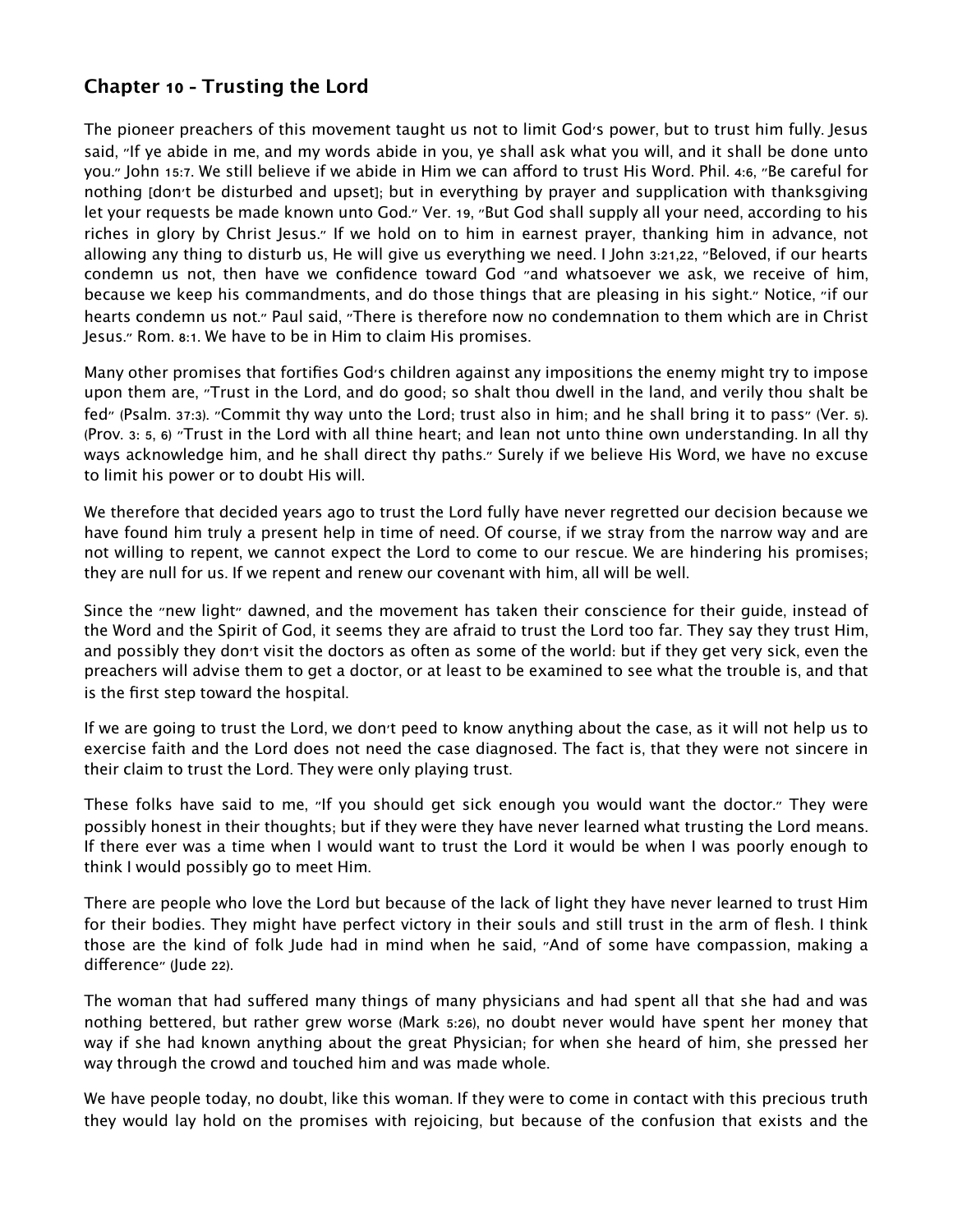many who falsely profess to trust the Lord, who when they get sick or hurt do just like the rest of the world, these folks cannot see any thing better than what they have, so they are turned skeptic-and they are not to be blamed. But how about those who have been brought up in the truth, then have lowered the standard to allow the throng to come in, then like Sampson find their strength gone, and begin to persecute those who have held to the old paths, and claim they were fanatic? They advise their adherents that if they could not exercise faith to go to the doctors instead of instructing them to repent and do their first works.

Surely if we are living to please God, we ought not to fear to meet him. Why not fully trust Him, and leave it in his hands? He says, All things work together for good to them that love the Lord. Even though God is not through with you, He may see fit to let you be tried, any time. He wants a tried people. Job was righteous, but God saw fit to let the devil try him as very few are tried; but he did not give down and send for a physician. No, he said, "Though He slay me, yet will I trust Him." If we will keep it settled like that, we shall find everything will work to the glory of God and the good of His cause.

What kind of progress will we (who claim to teach and practice holy living and are trying to convert the world to this blessed truth) make, if when we are provoked break loose and say ugly things like they do? Would we ever win them? The same regards divine healing. We claim to believe in and teach and practice the same while we are well; but if when we get sick or hurt we do like they do, send for the same doctor, go to the same hospital, and take the same remedies as they do, do you suppose that we will ever make them any better? Of course you might persuade them to profess to trust the Lord; but if they follow the example you set, it would not profit them.

A preacher said in my presence, "If anyone claims perfection, I would like to go to his house and have a talk with his wife." Of course this fellow was a skeptic regarding Christian perfection, but we who are living the life have no objections to a thorough investigation of our wives and our neighbors. The same in regard to divine healing. There are many skeptics, and no marvel in a land where so many people profess to practice it, and when they get sick do just like the rest of the world, fly off after the doctor, just playing trust. I thank God that there is a people who are not just playing trust, but are really trusting Him with all their hearts and find it pays abundantly. These folk like the holy people, would gladly invite an investigation of the home folk, the doctors, the hospitals, and drug stores.

We are not playing religion or trust, but we have found this the best thing we ever found and we are not selfish about it; but we invite the world to share with us. There are two examples or two ways of trusting the Lord in the Old Bible that must have been written for us at this time.

Isa. 38:1, "In those days was Hezekiah sick unto death, And Isaiah the prophet the son of Amoz came unto him, and said unto him, Thus saith the Lord, Set thine house in order: for thou shalt die, and not live." This news would have put those who are playing trust on the run for the best specialist, but what about Hezekiah? Verses 2, 3, "Then Hezekiah turned his face toward the wall [shut out every body and everything] and prayed unto the Lord, and said, Remember now, Oh Lord, I beseech thee, how I have walked before thee in truth and with a perfect heart, and have done that which is good in thy sight. And Hezekiah wept sore." It brought the answer. He could call God to witness that he had lived the life that will bring the answer to those that obey and trust him. It is today the same as it was there with Hezekiah. Fifteen years were added to Hezekiah's life.

The other case (2 Chron. 16:12), "And Asa in the thirty and ninth year of his reign was diseased in his feet, until his disease was exceeding great; yet in his disease he sought not to the Lord, but to the physicians. And Asa slept with his fathers and died in the one and fortieth year of his reign."

Read 14, 15, 16 chapters. Here was a good king. God had wonderfully dealt with him; but he made a mistake and was rebuked by God's messenger, and instead of repenting, he persecuted God's messenger. This is surely a type of the movement we are discussing. They made a mistake in letting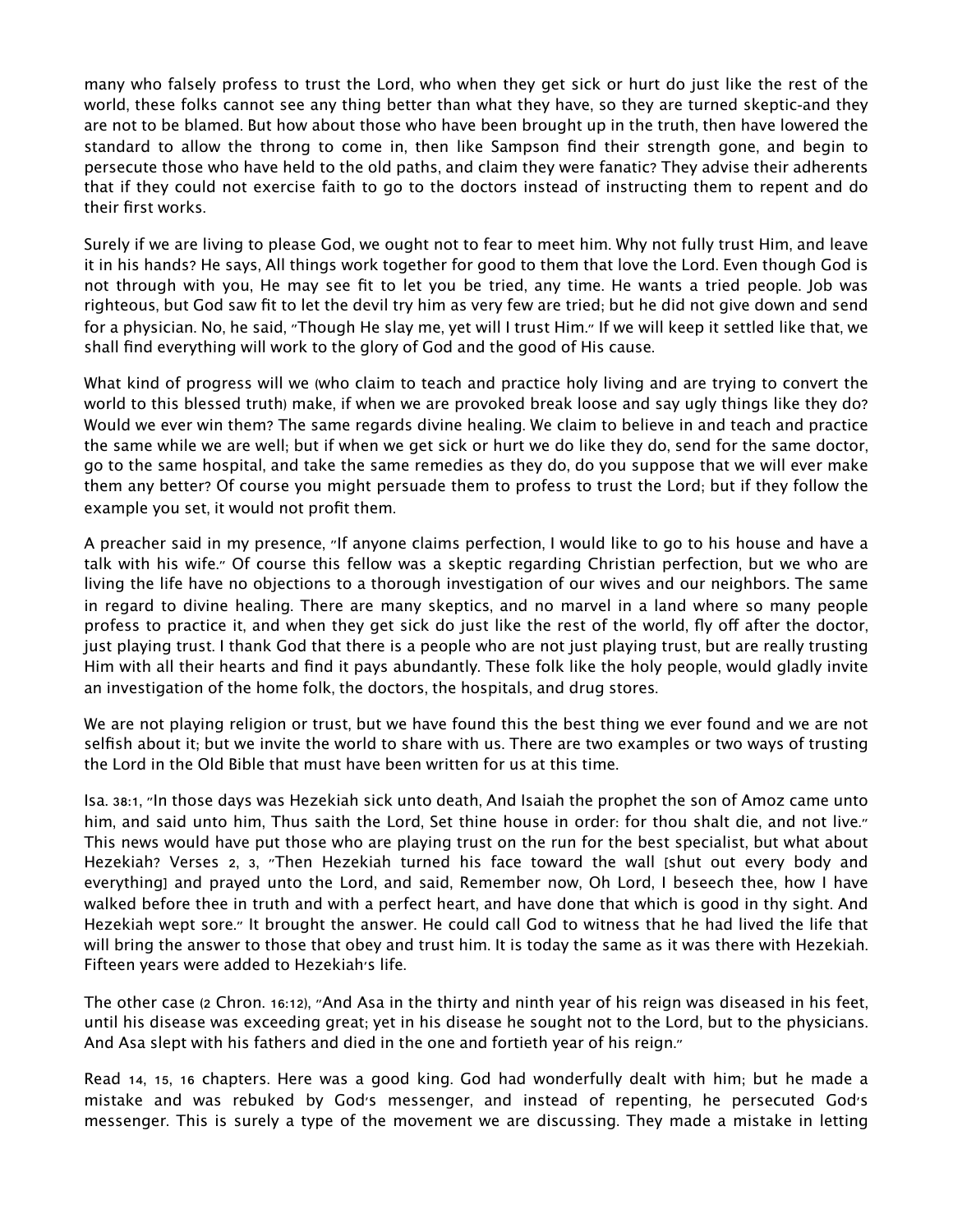down the standard of God's truth, and now it is so plain that the world can see it, and many of the ministers do see it, and would love to heal her, but like as Asa, when the truth is pointed out, instead of turning back to the old paths, they begin to persecute God's humble ministers and call them fanatics. No wonder the leaders advise them to resort to the arm of flesh when they think their disease is great.

Another contrast is recorded in Jer. 17:5, 6, "Thus saith the Lord; Cursed be the man that trusteth in man, and maketh flesh his arm, and whose heart departeth from the Lord. For he shall be like the heath in the desert, and shall not see when good cometh; but shall inhabit the parched places in the wilderness, in a salt land and not inhabited." This surely is a picture of desolation, in a wilderness, a salt land, not inhabited, and could not see when good comes. Blinded, all because they trusted in man. But look at the other picture. "Blessed is the man that trusteth in the Lord, and whose hope the Lord is. For he shall be as a tree planted by the waters, and spreadeth out her roots by the river, and shall not see when heat cometh, but her leaf shall be green; and shall not be careful in the year of drought, neither shall cease from yielding fruit." Jer. 17:7,8. Blessed is the man that trusteth in the Lord. Surely that would be a wonderful thing if it stopped there, but listen, Like a tree planted by the waters, and spreadeth out her roots by the rivers. I have some trees in front of my house that I planted there a few years ago and which now are 60 or 70 feet high, because they were planted by the water. They never know when a drought comes. That is a picture of the pioneer saints.

Others may be hungry, but they will eat; others may be thirsty, but they will drink; others may be ashamed, but they shall rejoice. O, they may cry for sorrow of heart, but they will sing for joy of heart. They will also bring forth fruit in old age. Wonderful experience! Surely it will pay wonderful dividends to fully trust the Lord even in this life. Oh, and what about the hereafter!

There's a band of people that compass the land, Dubbing the pioneer saints, the anti-necktie clan. Sure, we are anti for both the aged and youth, But this title was given to cover up the truth.

We are anti-necktie with all that it implies, But it's the smallest of a number that may surprise. We're anti to all the Word condemns, though others may partake, And such divides; however it was their own mistake.

We are anti-adornment and worldly conformity, Also short hair for women and dresses to the knee; Pearls and jewelry for all, also gaudy dress, Anti-naked shoulders, also back and breast.

Anti-hireling ministry condemned of the Lord, We're not under a cloak of tithing contrary to his Word. We, too, are anti-begging, tho done in His dear name, He had no place to lay his head, we'll gladly share the same.

He owns the cattle of the hills, the silver and the gold, He'll supply our every need in Philippians we are told. Shame on you, preacher, who profess to trust the Lord, Then go begging in His name contrary to His Word.

Cursed is the man that trusteth in man, (For such as the heat in the desert is he;) And such as entice one to lean that way; We surely are anti as anti can be.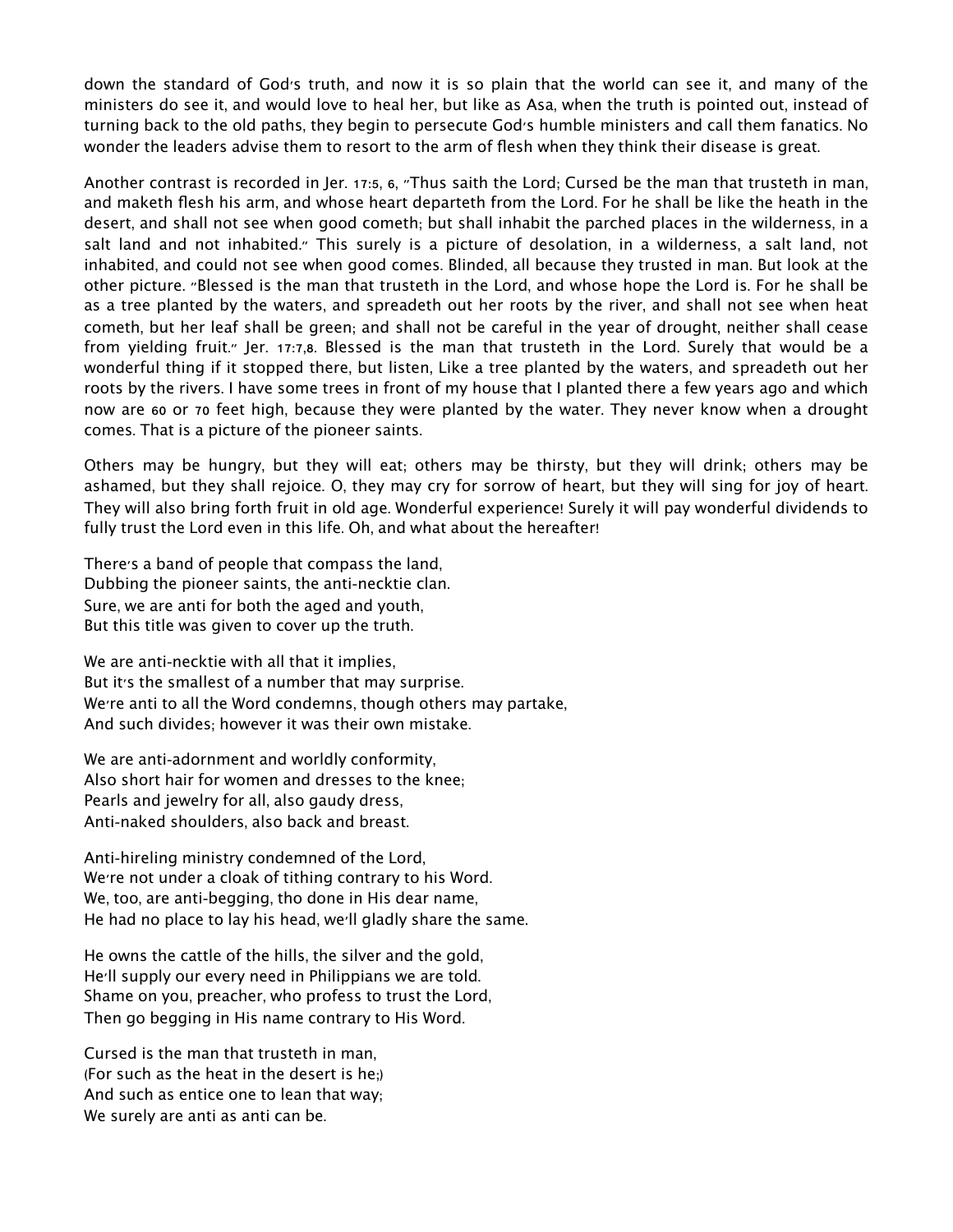Blessed is the man that trusteth in the Lord, For he like the tree by the waters shall be; And all that will help one to trust in Him, We are not anti as you can plainly see.

We are anti-man-rule with all it may afford, Pulpit and other committees, also missionary board; For these are man's inventions and are only a tool To place the check-reins on the Holy Spirit rule.

We are anti-state or any other overlords, All big I's and little you's contrary to His Word. Jesus said ye are brethren, overlords are out, God sets the members every one, He knows what He's about.

Yearbooks for preachers are sectarian in the rough, God is not the author of that kind of stuff; Also programs and essays all worked out by man, It interferes with the Holy Ghost and God's plan.

# **Chapter 11 - The Trinity**

A preacher visited our town recently and informed me that I should place the name, "The Church of God, of Richwood," over our meetinghouse door. I informed him, however that I had been endeavoring to get the people out of the habit of calling the place of worship the church, for it was where the church meets. The name of the church over the door had caused the wrong impression among the people.

He said that the Lord had showed him that that was the thing to do and he informed me after he left that he would not accept me as brother if I did not accept the "new light." Well, so much for that "new light."

There was another minister that we learned to love, and highly esteem, because of his talent, and the work's sake. We had gone along in seemingly perfect harmony for perhaps two years, but all at once he claimed to receive "new light." That might not have been so bad if it had not eclipsed the light we had walked in for many years. He found that the old sectarian idea (?) of God having a Father, was wrong, but rather it was that Jesus was God, and God, Jesus; and that we would all have to be baptized over in the name of the Lord Jesus. If there were any consistency about it, I assure you I would be glad to go and be baptized any way at any time, but since Jesus set the example and commanded to baptize in the name of the Father, and of the Son, and of the Holy Ghost, and I obeyed His Word, now for me to go and be baptized again I would have to deny the first. Without His instructions I cannot afford to do it lest I displease the Lord.

It seems very inconsistent to me that these who claim that Jesus is the whole Godhead should rather take Peter's word than Jesus', especially since Peter had just a few days before this, denied the Lord. He did not say for everybody to be baptized that way, but said, Every one of you, you who crucified the Lord. That would not have been an unreasonable requirement for those who had denied him and crucified him to require them to be baptized in his name. I don't think it would be wrong for one to be baptized in his name with no controversy connected with it, as what you say is only a formula and was not commanded. It was the act that was commanded. Jesus said Baptize in the name of the Father and the Son, and of the Holy Ghost. Peter, on the day of Pentecost said to those murderous Jews, Be baptized in the name of the Lord Jesus; and to the household of Cornelius, He said be baptized in the name of the Lord.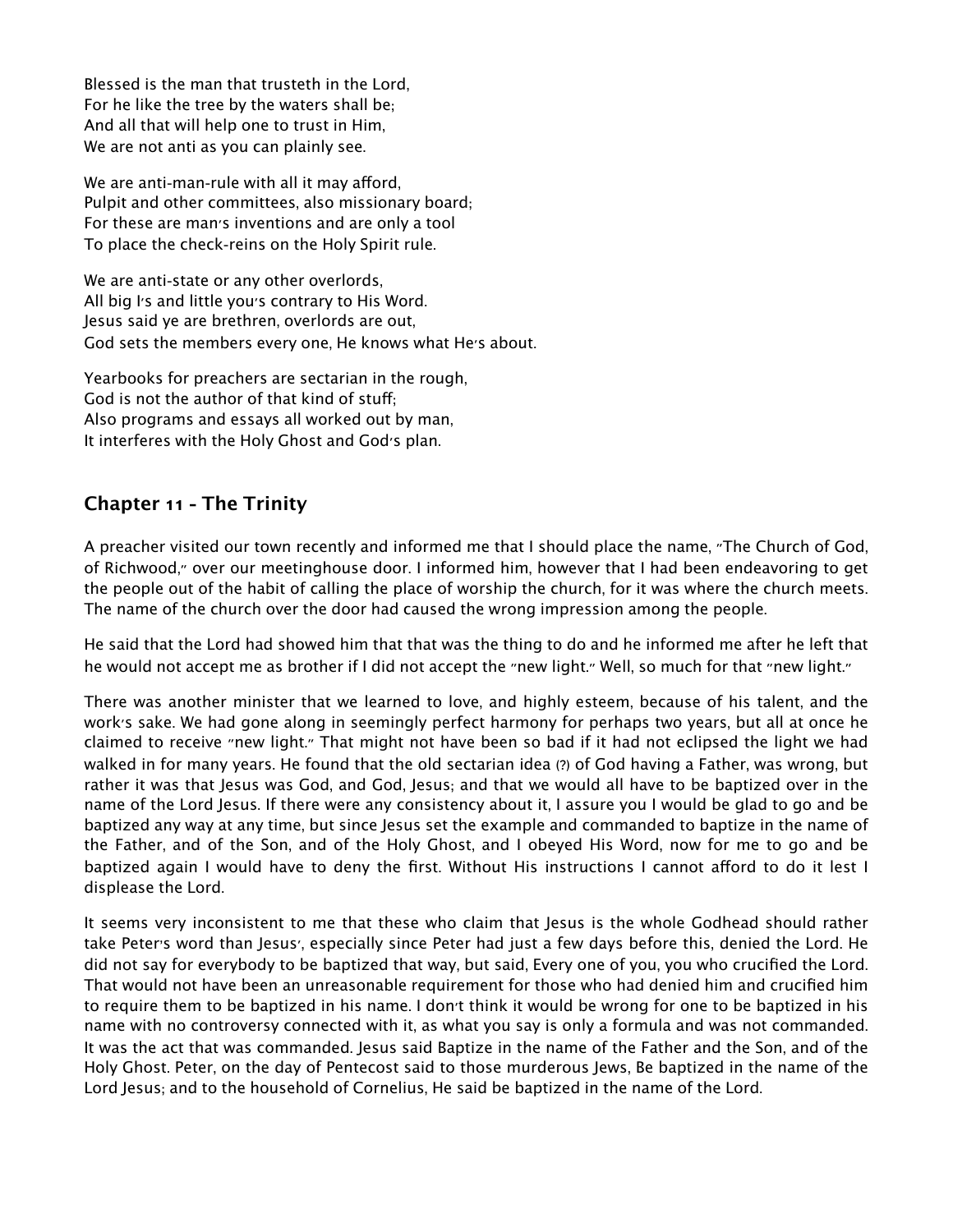So there are three formulas and I believe they are all right, as there are three that bear record in heaven, the Father, the Word (Jesus), and the Holy Ghost-these three are one. Either one or all is perfectly all right. But if after you have been baptized in the Father, Son, and Holy Ghost, then you go and have the work done over again, you virtually deny the other two in the Godhead. It is wrong; it will not stand in the judgment. Unquestionably there are three in the Godhead and as John said, They are one in Spirit, in plan, and purpose. Jesus prayed that we would be one as He and the Father were one, but there are three separate persons as we read in I John 5:7, and as was manifest at Jesus' baptism, and again, the Father and Son at His transfiguration, Matt. 17:5.

It is not consistent for these people to try to persuade people that God so loved the world, that He gave His only begotten Son, that whosoever believeth in Him, should not perish, but have eternal life (John 3:16), neither to pray to God in Jesus' name as instructed by Him, as recorded in John 16:23. Surely such confusion as this ought to make us take heed to the prophet's warning, "Stand ye in the ways, and ask for the old paths." Where is the good way?

The good way as the record shows is that God sent his Son into the world to die to pay our debt of sin. God could not be just and let our sin go unpunished. As Jesus had been conceived by the Holy Ghost and born of a virgin, he became the link between God and man that was broken by the disobedience of the first Adam. Wherefore it became the second Adam (Christ) in all things to be made like unto His brethren, that he might be a merciful and faithful High Priest (Heb. 2:17). Therefore Paul could say, "There is one God, and one mediator between God and men, the man Christ Jesus" (I Tim. 2:5). Yes, Paul said, "Who, being in the form of God, thought it not robbery to be equal with God" (Phil. 2:6). Sure it was not robbery as He was sent to manifest God in the flesh. I Tim. 3:16. But Jesus said, "My Father is greater than I" (John 14:28). He also said that God knew more than he did. Mark 13:32. "But of that day and that hour knoweth no man, no, not the angels which are in heaven, neither the Son, but the Father." I deem the foregone sufficient to convince any fair mind, that physical oneness is not taught regarding the Father, Son, and Holy Ghost, but spiritual oneness. Jesus prayed that we might be one in His prayer in John 17. We feel we should insert this one more text: I Cor. 15:22-28, "For as in Adam all die, even so in Christ shall all be made alive. But every man in his own order: Christ the first fruits; afterward they that are Christ's at his coming. Then cometh the end, when he shall have delivered up the kingdom to God, even the Father; when he shall have put down all rule and all authority and power. For he must reign, till he hath put all enemies under his feet. The last enemy that shall be destroyed is death; For he hath put all things under his feet. But when he saith all things are put under him, it is manifest that he [God] is excepted, which did put all things under him. And when all things are subdued unto him, then shall the Son also himself be subject unto him that put all things under him, that God may be all in all." Surely this Scripture ought to explode the theory that Jesus is all the God there is, because Paul, says He (Jesus) must reign, till the last enemy (death) is put under him, till the resurrection, he will then not set up but deliver up the kingdom to God that God, not Christ, might be all in all. Then Jesus himself would be subject to God. Surely this they call "new light" is like the prophet said, taking darkness for light, and light for darkness. Let us stand in the ways and ask for the old paths, before we go forward.

Light at the evening time shall be, And the light has come as you can see. The light's so strong even when found, It causes some just to circle around.

The evening light's not something new, But always shines midst the faithful few. Jesus said he was the light while here, And if we walk in it we need not fear.